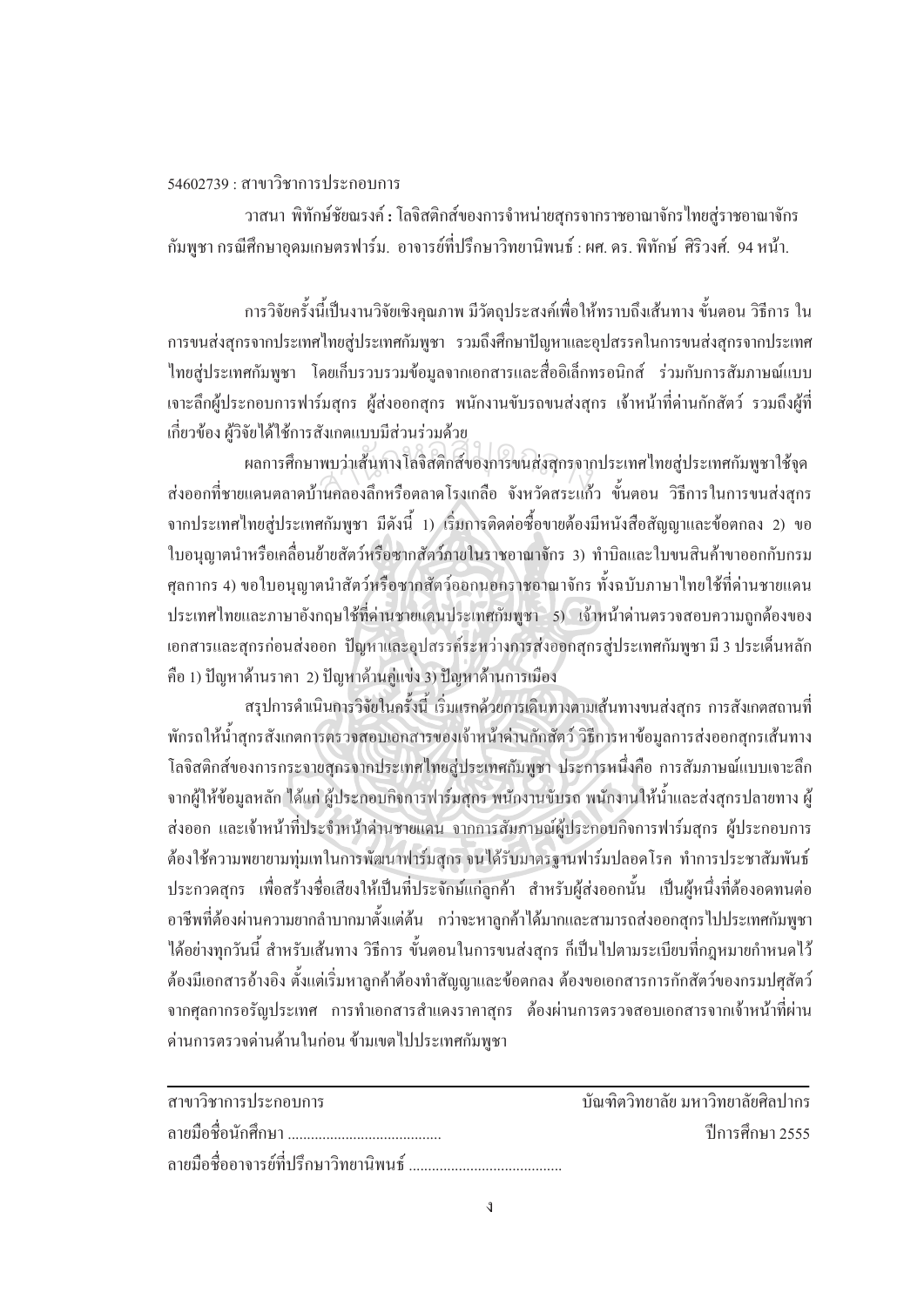## 54602739 : MAJOR : ENTREPRENEURSHIP

.

 WASANA PITAKCHAINARONG : THE LOGISTIC OF SWINE FROM THAILAND TO CAMBODIA. CASE STUDY : UDOMKASETFARM. THESIS ADVISOR : ASST. PROF. PITAK SIRIWONG, Ph. D. 94 pp.

This qualitative research aims to study routes, processes and methods of swine transport from Thailand to Cambodia, and study problems and obstacles of swine transport from Thailand to Cambodia. The data was collected from documents and electronic media, including in-depth interview on swine farm entrepreneurs, swine exporters, drivers, animal quarantine inspection officers, including related persons. In addition, participant observation was applied.

 The study results revealed that logistic routes of swine transport from Thailand to Cambodia were exporting points at Ban Khlong Luek Market Border or Rong Kuea Market, Sakaeo Province. The processes and methods of swine transport from Thailand to Cambodia were summarized as follows.

Franzed as follows.<br>1. Negotiate and make trading agreements.<br>2. Request for animal domestic transport lice<br>3. Prepare bills and make export entry at the

2. Request for animal domestic transport license.<br>2. Request for animal domestic transport license.

3. Prepare bills and make export entry at the Customs Department.

4. Request for animal export license (Thai version for Thailand's immigration house and English version for Cambodia's immigration house).

5. Officer inspects accuracy or document and swine before export.

 The major problems and obstacles during export to Cambodia covered (1) price, (2) competitor and (3) politic situation.

 In summary, this research started from tracking swine transport routes, observing water feeding points and observing document inspection of animal quarantine inspection officers. One method to acquire information on swine export routes from Thailand to Cambodia was in-dept interview of key informants i.e. swine farm entrepreneurs, drivers, water feeding and transport workers, exporters and border immigration officers. From the interview, swine farm entrepreneurs put efforts to develop swine farms to pass livestock safety standards. They made public relations and joint in swine competition to create reputation among customers. Exporters tolerated and faced difficulty before having customers and exporting swine to Cambodia. Routes, processes and methods of swine transport were in compliance with provisions of laws. Reference documents were required. They started from finding customers, making agreement, requesting animal quarantine inspection documents of the Department of Livestock from Aranyaprathet Customs House, making swine price documents, passing document inspection, and passing customs before entering Cambodia.



| Program of Entrepreneurship | Graduate School, Silpakorn University |
|-----------------------------|---------------------------------------|
|                             | Academic Year 2012                    |
|                             |                                       |